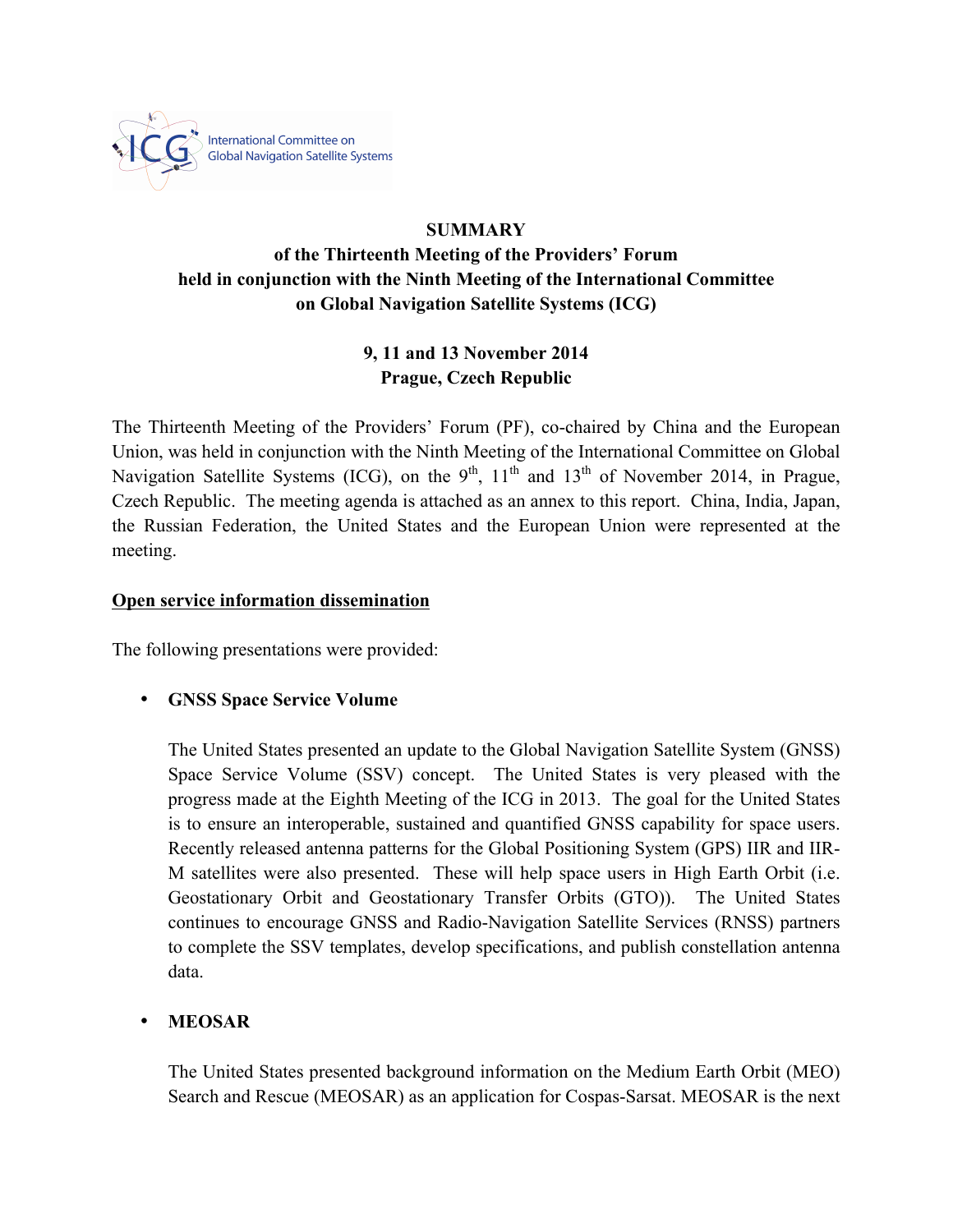generation of satellite-aided search and rescue that is in testing phase. MEOSAR payloads will be onboard GPS, GALILEO and the Russian Global Navigation Satellite System (GLONASS) satellites, and is expected to have early operational capability in 2015.

### • **GALILEO System Status Update**

The European Union presented an update on the current status of GALILEO and noted a significant improvement in ranging accuracy over the past year. The European Union also provided an update on the GALILEO satellites 5 and 6. These satellites are in stable condition and were handed over to the GALILEO Command and Control on 27-28 September 2014. However the satellites are not in the expected orbits, due to a launch anomaly. An orbit raising maneuver was started for one of the satellites, and In Orbit-Testing is expected to be done in December 2014 after a higher target orbit has been reached. An analysis of the target orbit indicates that the signal in space could be used by most commercial receivers, but the lack of a valid almanac and navigation message (orbits, clocks) is expected. A decision about whether to use these satellites for navigation and search and rescue will be made after the In-Orbit-Testing is complete. The European Union also noted that the possibility of a collision with other MEO satellites is very low, based on their output of respective analysis centers.

The European Union also presented progress made on GALILEO Space Service Volume (SSV) characterization.

The European Union intends to publish the GALILEO characteristics related to the interoperable GNSS SSV in Spring 2015.

#### • **GNSS Market Access**

The presentation given by the United States noted that the Unite States National Space Policy encourages market access, and they have engaged in bilateral discussion with the European Union and Japan on this topic. The consideration of system specific equipage mandates by GNSS providers is an area of concern for the United States, as they may not be consistent with the World Trade Organization (WTO) commitments. The United States would prefer to see technology neutral performance-based standards, which allow the manufacturers and users to identify the optimal means for meeting the requirement.

#### **Service Performance Monitoring**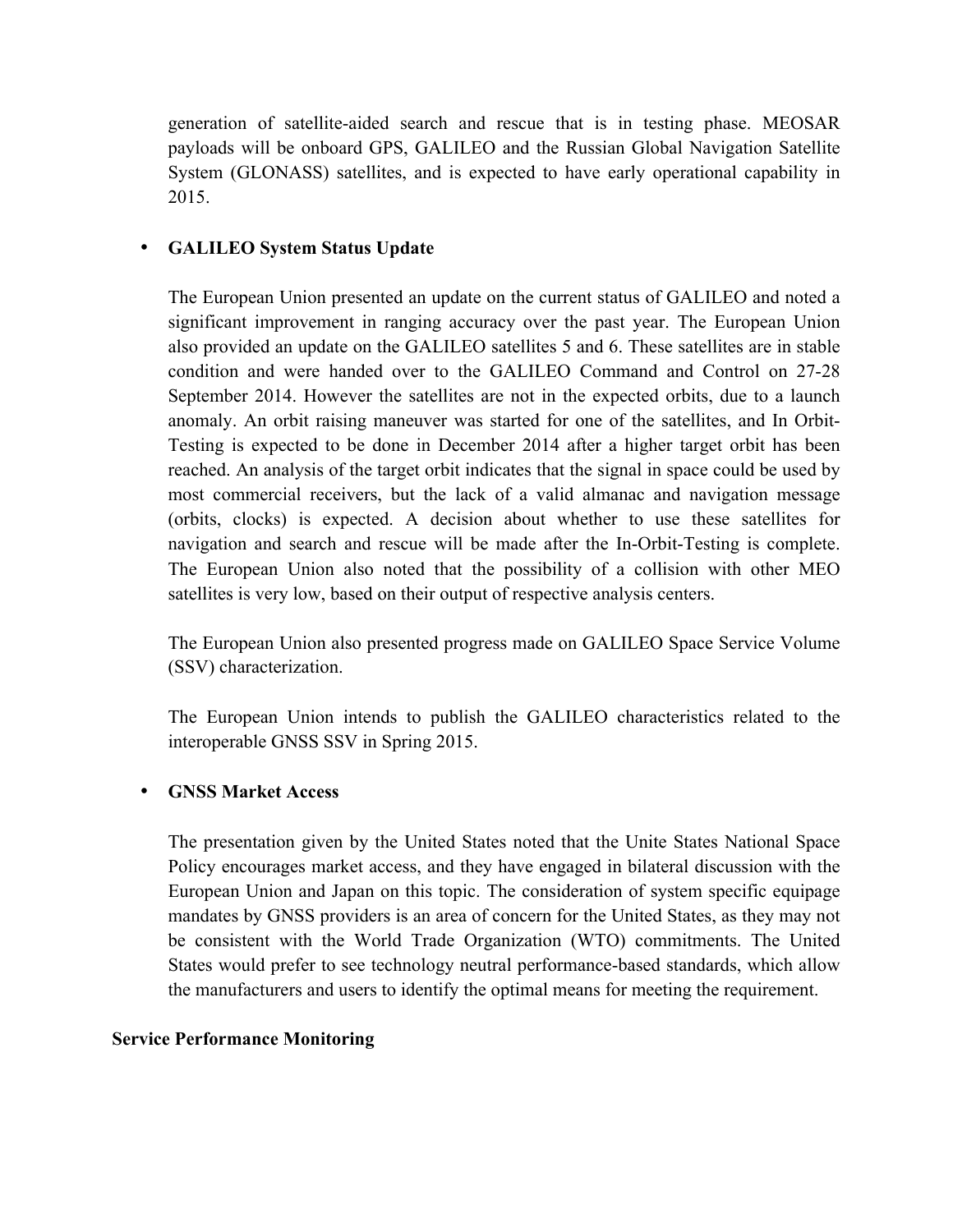Under the topic of service performance monitoring, China noted two recommendations that have been proposed to the Working Groups A, B and D for further discussion. The first one is for the establishment of an information portal for international GNSS monitoring and assessment. The second recommendation is for the International GNSS Monitoring and Assessment Task Force to hold a workshop in 2015.

#### **Report on a multi-GNSS demonstration project in the Asia/Oceania region**

The Secretariat of MGA provided an update on the multi-GNSS demonstration project in the Asia/Oceanic region. The presentation noted that there are currently 42 organizations from 15 countries/regions who are participating. The 6th Regional Workshop was held 9-11 October 2014 in Phuket, Thailand. At that Workshop, two proposed experiments were endorsed by Multi-GNSS Asia steering committee, and the formation of a new working group on capacity building was proposed. It was noted that the results of the current multi-GNSS experiment will be reported at the next regional workshop.

#### **ICG Information Centres and Information Portal**

The ICG Executive Secretariat provided an update on recent and future activities:

#### • **ICG Information Centers**

The African Regional Centre for Space Science and Technology Education - in French Language (CRASTE-LF) in Morocco, acting as the ICG information center, completed the first session of nine-month postgraduate course on GNSS in September 2014.

#### • **ICG Website**

The ICG website is being redesigned by the Office for Outer Space Affairs, and will include the addition of a webpage for ICG associate members and observers. More information about the website will be presented at the Providers' Forum planning meeting in February 2015.

#### • **ICG 10 Year Anniversary Booklet**

The booklet is being updated for the 10 year anniversary of the ICG in 2015. The first chapter of the book contains information about each Providers' system, and needs to be updated from the last time the booklet was published in 2010. The goal is to have the booklet complete by June 2015, so that it can be launched at the  $58<sup>th</sup>$  Session of the